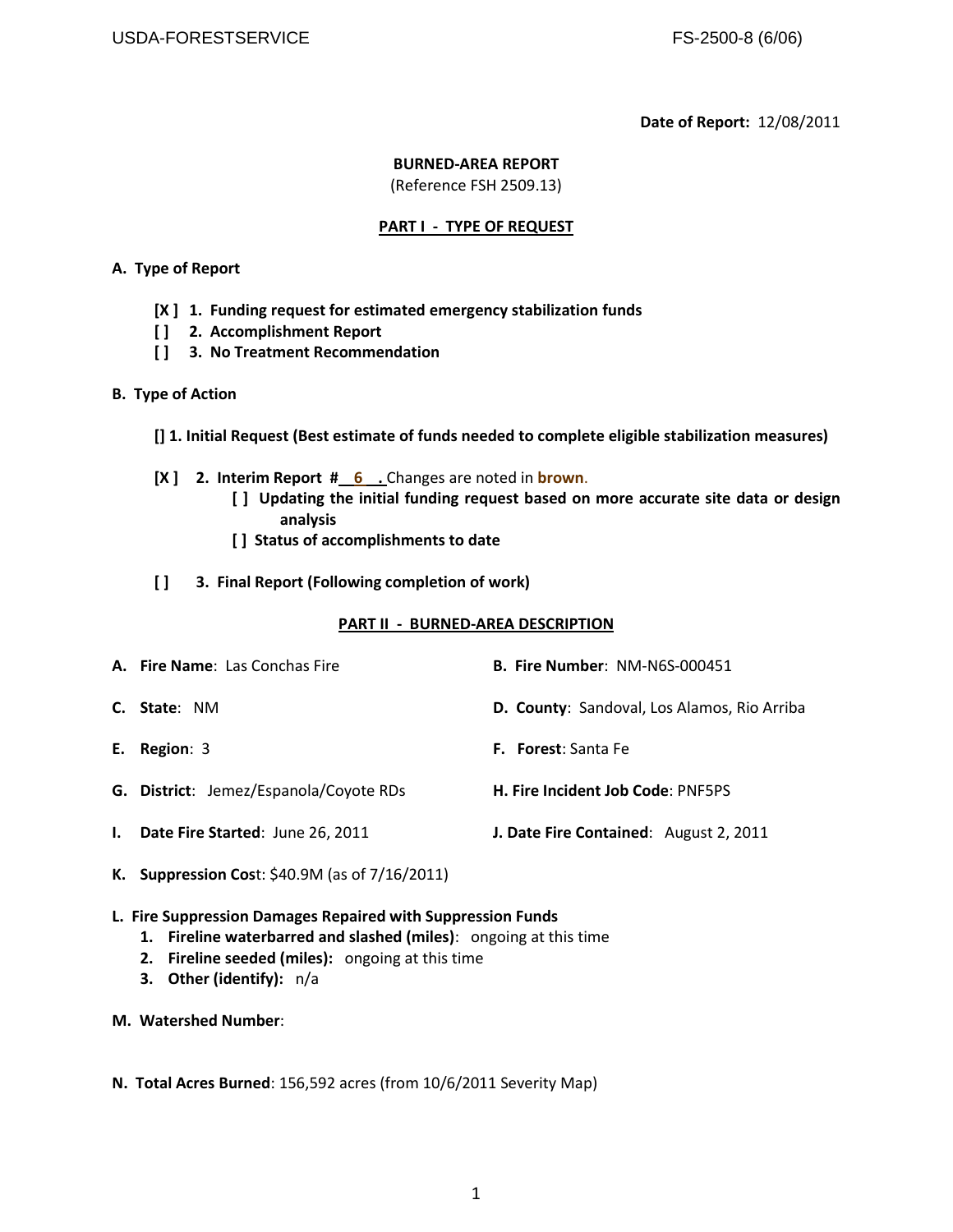| Own/Admin                               | Acres   | %       |
|-----------------------------------------|---------|---------|
| BIA - Jemez                             | 4,750   | 3.0%    |
| <b>BIA - Santa Clara</b>                | 16,622  | 10.6%   |
| <b>BIA - Santo Domingo</b>              | 263     | 0.2%    |
| County - Los Alamos                     | 44      | 0.0%    |
| Dept of Energy                          | 118     | 0.1%    |
| <b>National Park Service</b>            | 20,808  | 13.3%   |
| Private                                 | 3,348   | 2.1%    |
| State                                   | 1,705   | 1.1%    |
| <b>USFS - SFNF- Coyote</b>              | 22      | $0.0\%$ |
| USFS - SFNF- Espanola                   | 27,221  | 17.4%   |
| USFS - SFNF- Jemez                      | 51,652  | 33.0%   |
| <b>Valles Caldera National Preserve</b> | 30,039  | 19.2%   |
| as of 7/15/11                           | 156,592 |         |

Total administered by the Santa Fe National Forest – 51%

- **O. Vegetation Types**: Pinyon/Juniper, Ponderosa Pine, Mixed Conifer
- **P. Dominant Soils**: Mollic Eutroboralfs/Andic Ustochrepts/Typic Ustorthents, viltrandic hapludalfs, viltrandic eutrocryepts, pachic argiustolls
- **Q. Geologic Types**: Rhyolite/andesite/pumice/tuff/basalt
- **R. Miles of Stream Channels by Order or Class**: Ephemeral/Intermittent 272, Perennial 110
- **S. Transportation System Trails (miles)**: 100 **Roads (miles):** Level 1 – 117, Level 2 – 154, Level 3 - 56

#### **PART III - WATERSHED CONDITION**

- **A. Burn Severity (acres)**: **Low** – 47,640 **Moderate** – 53,904 **High –** 32,992 **Unchanged –** 22,056
- **B. Water-Repellent Soil (acres)**: 35,000
- **C. Soil Erosion Hazard Rating (acres)**: **Low** – 69,696 **Moderate** – 53,904 **Severe** – 32,992
- **D. Erosion Potential**: 14 **tons/acre**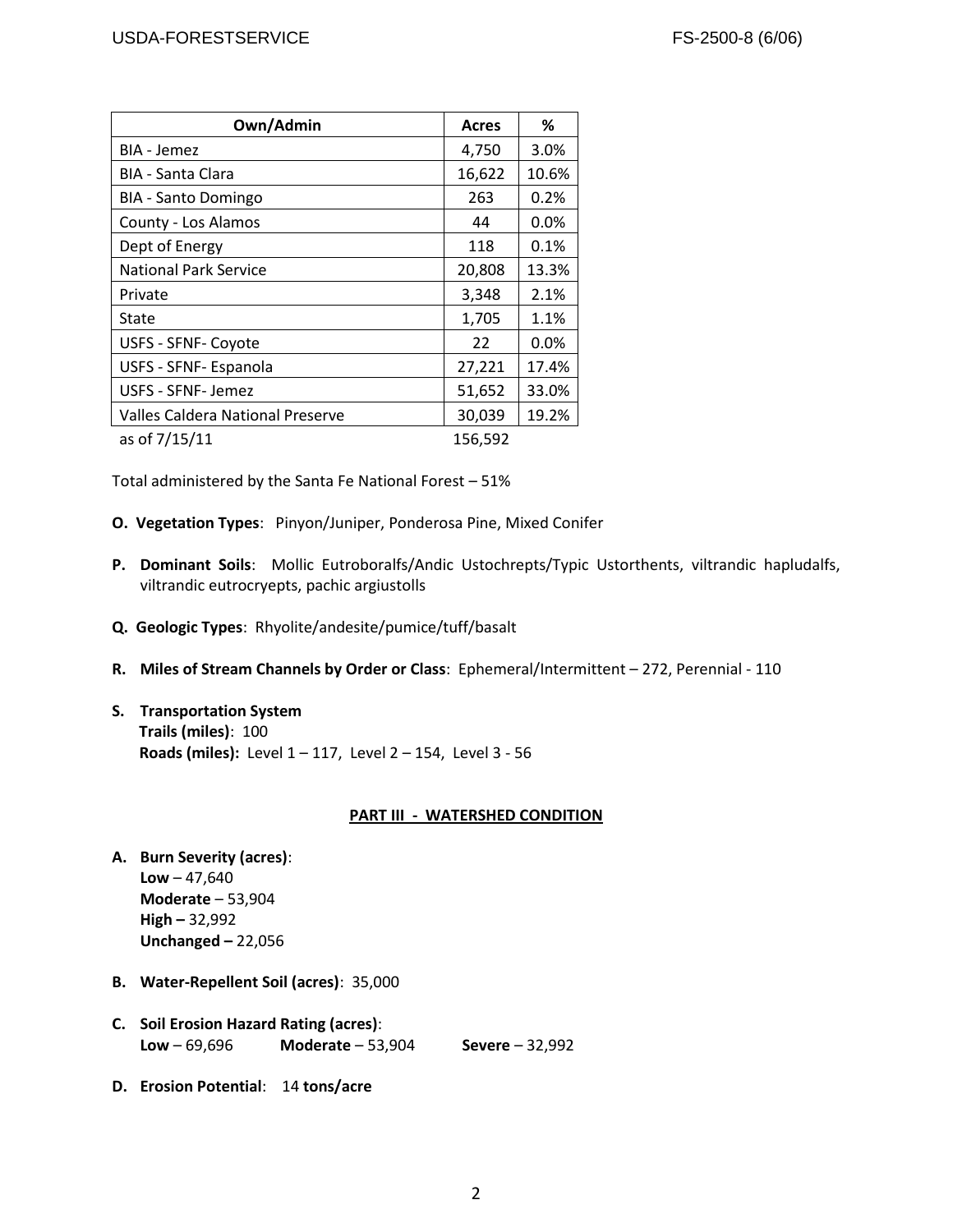#### USDA-FORESTSERVICE THE RESERVICE CONSUMING THE RESERVICE RESERVICE

**E. Sediment Potential**: 972 cubic yards / square mile

# **PART IV - HYDROLOGIC DESIGN FACTORS**

- **A. Estimated Vegetative Recovery Period, (years)**: 5
- **B. Design Chance of Success, (percent):** 20 90
- **C. Equivalent Design Recurrence Interval, (years):** 25
- **D. Design Storm Duration, (hours):** 1
- **E. Design Storm Magnitude, (inches):** 1.7"
- **F. Design Flow, (cubic feet / second/ square mile):** 100
- **G. Estimated Reduction in Infiltration, (percent)**: 20
- **H. Adjusted Design Flow, (cfs per square mile):** approximately 700

# **PART V - SUMMARY OF ANALYSIS**

#### **A. Describe Critical Values/Resources and Threats (narrative)**:

The Las Conchas fire began on June 26, 2011 as the result of a windthrown tree striking and shorting out a powerline. The burned area is located southwest, west, north and northwest of the town of Los Alamos, NM. The burned area is on National Forest System lands managed by the Jemez, Espanola, and Coyote Ranger Districts of the Santa Fe National Forest, Jemez Pueblo, Santa Domingo Pueblo, and Santa Clara Pueblo lands, Bandelier National Monument, Valles Caldera National Preserve lands, Department of Energy lands, as well as numerous tracts of private lands.

Slopes within the burned area are predominantly moderately steep-to-steep, with lesser amounts of flat mesas. The tuff and pumice derived soils are productive but have very high erosion potentials due to low bulk density of extrusive volcanic parent material. Many channels have not experienced high flows in many years and consequently have large amounts of stored sediments that could entrain easily under peak flows.

Burn severity mapping for the Las Conchas burned area was done using an initial BARC map obtained from RSAC from a Landsat image on July 3, 2011 and a spot image on July 5, 2011. Field verification and assessment of the BARC image was done.

Please see Appendix A for an executive summary on the resources and threats.

#### **Critical Values Identified**

Critical Values identified (FSM 2523.1 Exhibit 01) during the Las Conchas BAER assesment are: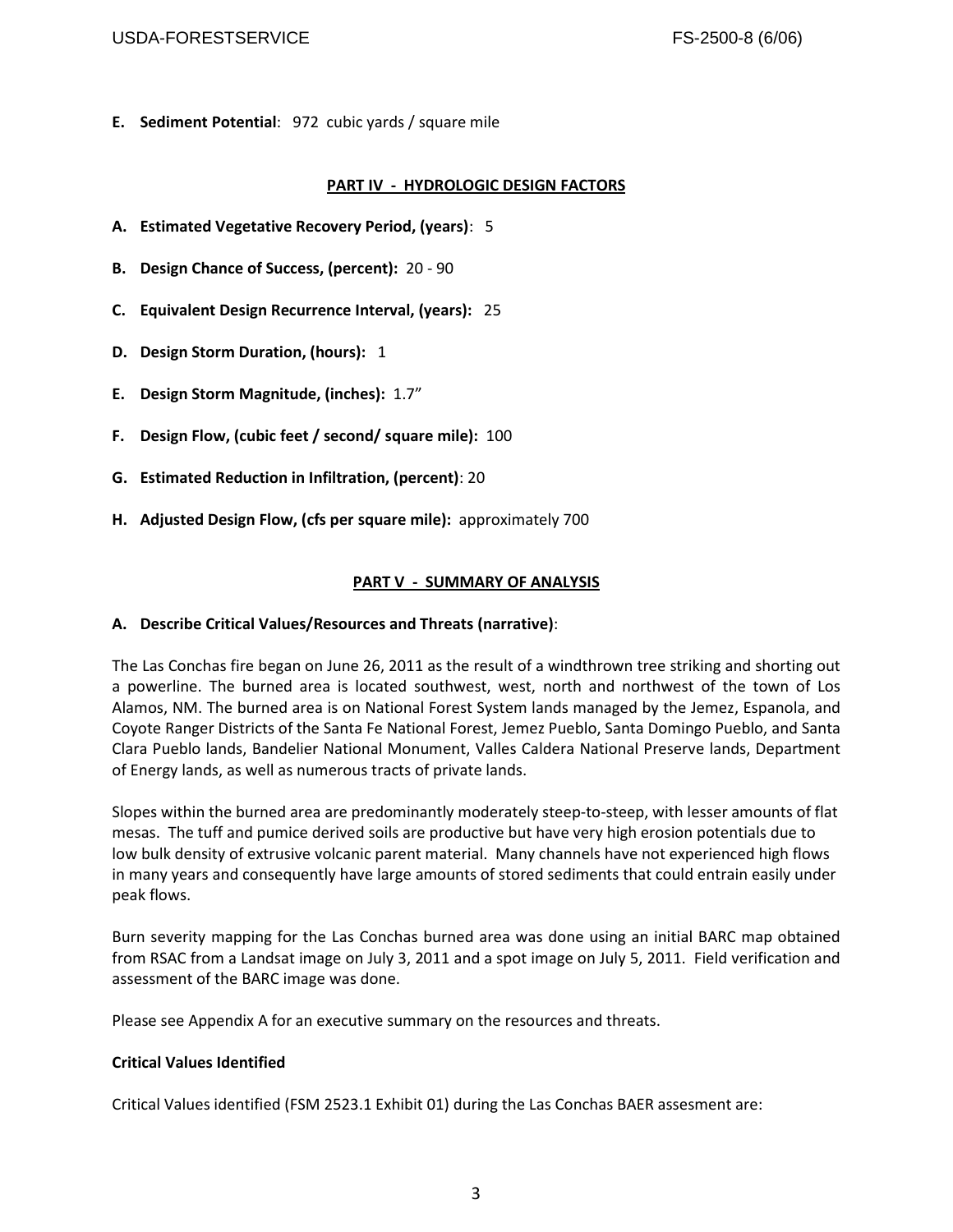- 1. Human Life and Safety,
- 2. Property,
- 3. Cultural Resources, and
- 4. Natural Resources.

The Las Conchas BAER team evaluated the risk to those critical values per FSM 2523.1 Exhibit 02.

The risk matrix (below), Exhibit 2 of Interim Directive **2520-2010-1** was used to evaluate the Risk Level for each value at risk identified during Assessment:

| Probability of               | <b>Magnitude of Consequences</b>                                                                                                             |                                                                                                                                                                               |                                                                                                                                                                                             |  |  |
|------------------------------|----------------------------------------------------------------------------------------------------------------------------------------------|-------------------------------------------------------------------------------------------------------------------------------------------------------------------------------|---------------------------------------------------------------------------------------------------------------------------------------------------------------------------------------------|--|--|
| Damage or                    | Major                                                                                                                                        | Minor                                                                                                                                                                         |                                                                                                                                                                                             |  |  |
| <b>Loss</b>                  | Loss of life or injury to<br>humans; substantial<br>property damage;<br>irreversible damage to<br>critical natural or<br>cultural resources. | - Injury or illness to<br>humans; moderate<br>property damage;<br>damage to critical<br>natural or cultural<br>resources resulting in<br>considerable or long<br>term effects | Property damage is<br>limited in economic<br>value and/or to few<br>investments; damage<br>to natural or cultural<br>resources resulting in<br>minimal, recoverable<br>or localized effects |  |  |
|                              |                                                                                                                                              | <b>RISK</b>                                                                                                                                                                   |                                                                                                                                                                                             |  |  |
| Very Likely<br>$( > 90\%)$   | <b>Very High</b>                                                                                                                             | <b>Very High</b>                                                                                                                                                              | Low                                                                                                                                                                                         |  |  |
| Likely<br>(>50% to<br>< 90%  | <b>Very High</b>                                                                                                                             | <b>High</b>                                                                                                                                                                   | Low                                                                                                                                                                                         |  |  |
| Possible<br>(>10% to<br><50% | <b>High</b>                                                                                                                                  | <b>Intermediate</b>                                                                                                                                                           | Low                                                                                                                                                                                         |  |  |
| Unlikely<br>$( < 10\%)$      | <b>Intermediate</b>                                                                                                                          | Low                                                                                                                                                                           | <b>Very Low</b>                                                                                                                                                                             |  |  |

The Very High and High Risk are unacceptable risk levels due to threats to human life, property, infrastructure and resources, therefore treatments should be applied. An Intermediate Risk could be unacceptable if human life or safety is the critical value at risk.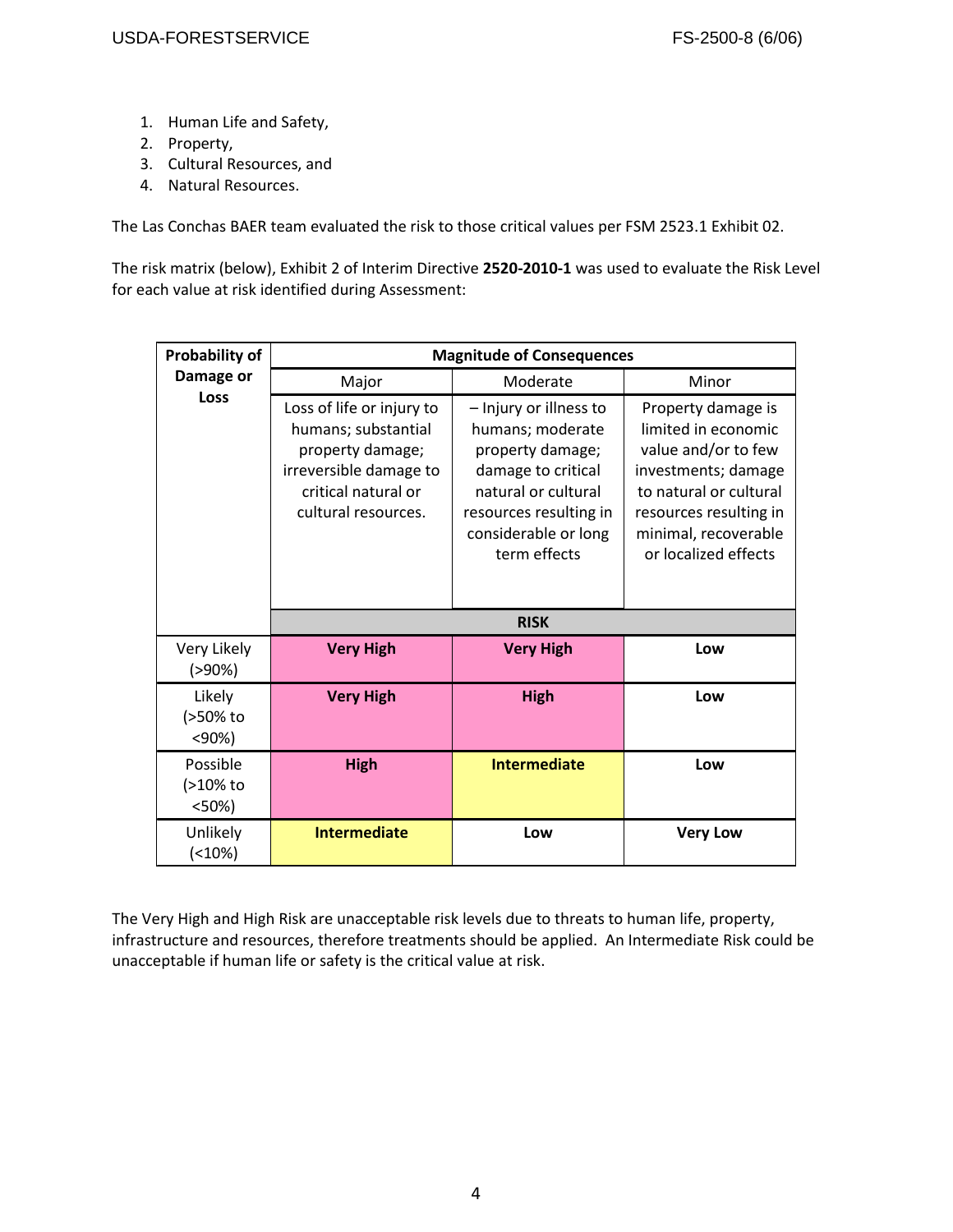| Value at Risk: Property   |                                 |                                            |                                                                                                                               |  |
|---------------------------|---------------------------------|--------------------------------------------|-------------------------------------------------------------------------------------------------------------------------------|--|
| <b>Risk</b>               | <b>Probability</b><br>of Damage | <b>Magnitude of</b><br><b>Consequences</b> | Value at Risk                                                                                                                 |  |
| Very High                 | Very likely                     | Major                                      | Dixon Apple Orchard/ State Land, Cochiti Mining District in<br>Bland Cyn, West Road Bridge on Los Alamos Cyn (Flooding)       |  |
| Very High                 | Very Likely                     | Moderate                                   | FR 89 in Cochiti Cyn, FR 268 in Bland Cyn, Armijo Ranch Homes<br>(Flooding)                                                   |  |
| Very High                 | Likely                          | Major                                      | Los Alamos Dam, Ice Rick in Los Alamos Canyon (Flooding)                                                                      |  |
| High                      | Likely                          | Moderate                                   | LANL gas line, Cochiti golf course (Flooding)                                                                                 |  |
| High<br>Possible<br>Major |                                 |                                            | Bland Cemetery, Los Alamos Water Wells (Flooding)                                                                             |  |
| Intermediate              | Possible                        | Moderate                                   | Cochiti Pueblo, Pueblo route 85 crossing of Peralto, Sewage<br>lagoon at Cochiti Pueblo, San Ildefonso water wells (Flooding) |  |
| Low                       | Likely                          | Moderate                                   | Pvt. Land near Tent Rocks (Flooding)                                                                                          |  |
| Low                       | Unlikely                        | Moderate                                   | Los Alamos wastewater, Bland Historic Structures, NM State<br>Highway 4 (Flooding)                                            |  |
| Low                       | Possible                        | Minor                                      | Cochiti at Rio Grande (Debris delivered to the Lake)                                                                          |  |
| Very Low                  | Unlikely                        | Minor                                      | Tent Rock Facilities, Town of Cochiti Lake, Pvt. Property<br>(Flooding)                                                       |  |

|                                                                                       | Value at Risk: Life |                      |                                                            |  |  |
|---------------------------------------------------------------------------------------|---------------------|----------------------|------------------------------------------------------------|--|--|
| Probability<br><b>Magnitude of</b><br><b>Risk</b><br>of Damage<br><b>Consequences</b> |                     | <b>Value at Risk</b> |                                                            |  |  |
| Very High                                                                             | Likely              | Major                | Ice Rink in Los Alamos Canyon, Los Alamos Dam (Flooding)   |  |  |
| Very High                                                                             | Very Likely         | Moderate             | Abrigo Communication Repeater VCNP (Communications/Safety) |  |  |
| High                                                                                  | Possible            | Major                | Natural Gas Pipeline VCNP, Cochiti Pueblo (Flooding)       |  |  |

| Value at Risk: Resources                                                                     |             |          |                                                                                                                                                                                                                                                                                                                                            |  |
|----------------------------------------------------------------------------------------------|-------------|----------|--------------------------------------------------------------------------------------------------------------------------------------------------------------------------------------------------------------------------------------------------------------------------------------------------------------------------------------------|--|
| <b>Probability</b><br><b>Magnitude of</b><br><b>Risk</b><br>of Damage<br><b>Consequences</b> |             |          | Value at Risk                                                                                                                                                                                                                                                                                                                              |  |
| Very Likely<br>Very High<br>Major                                                            |             |          | Historic Sites/ Ancestral Pueblo Ruins, (Flooding) Rio Grande<br>cutthroat trout (Habitat)                                                                                                                                                                                                                                                 |  |
| Very High                                                                                    | Very Likely | Moderate | Soil Productivity (Loss Downstream)                                                                                                                                                                                                                                                                                                        |  |
| High                                                                                         | Likely      | Moderate | Mexican Spotted Owl PAC (Habitat), Jemez Mountain<br>Salamander (FS/VCNP) (Habitat), Trails (Flooding), Road<br>Infrastructure (FS/VCNP) (Flooding), Water Quality (FS/<br>VCNP) (Contaminants/ Sediment), Traditional Cultural<br>Properties (Flooding), Historic Sites VCNP (Flooding), Soil<br>Productivity (FS/VCNP) (Loss Downstream) |  |
| Intermediate                                                                                 | Possible    | Moderate | Non-Native and Invasive Weeds (FS/VCNP) (Introduction/<br>Spread), East Fork Springs (Debris Cover)                                                                                                                                                                                                                                        |  |
| Likely<br>Minor<br>Low                                                                       |             |          | Mexican Spotted Owl VCNP (Habitat)                                                                                                                                                                                                                                                                                                         |  |
| Low                                                                                          | Possible    | Minor    | Developed Recreation Sites (Flooding), Range (Forage),<br>Aquatic Habitat and Species VCNP (Loss of Habitat)                                                                                                                                                                                                                               |  |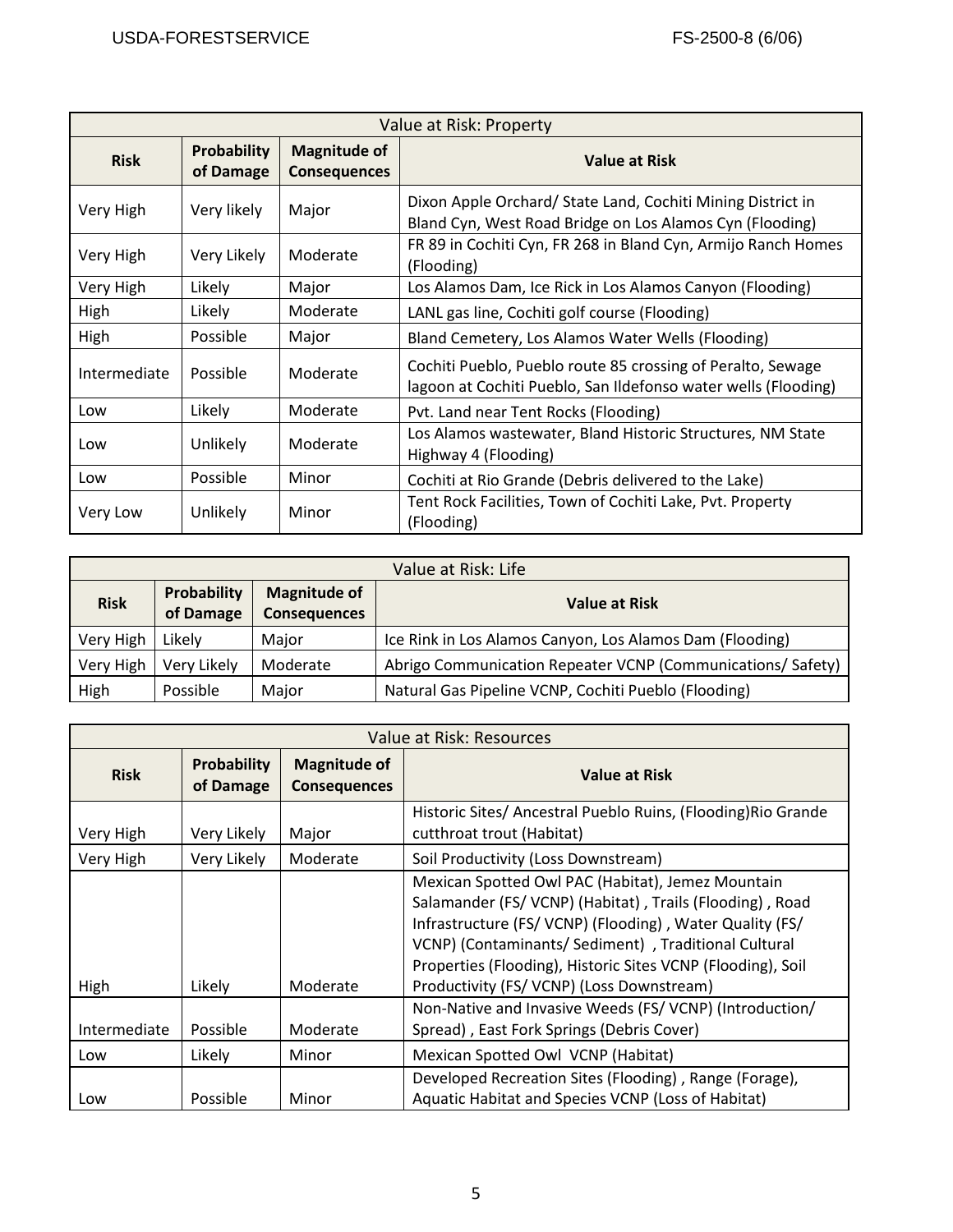## **B. Emergency Treatment Objectives (narrative):**

- 1. Treatments include the following activities.
	- a. Work with NWS and partner agencies to establish an early-warning system to notify downstream residents of impending storm runoff.
	- b. Remove road infrastructure (e.g. culverts, bridges) that might fail from post-fire flows.
	- c. Protect culvert inlets on critical road segments.
	- d. Provide point protection with seed and mulch for the Pajarito nordic ski trails.
	- e. Provide point protection with hazard tree removal and mulch at ancestral communities and one historic cemetery.
	- f. Install armored drainage dips to protect stategic culverts.
	- g. Remove in-stream debris that might be transported downstream and cause debris jams.
	- h. Treatment actions to protect one recreation site.
	- i. Post warning signs on potential flooding and debris flow concerns.
	- j. Install gates to effectively close the burn area.
	- k. Improve drainage along the pipeline access road (VC09), and install a low water crossing on the VC09a and San Antonio Creek.
	- l. Remove road infrastructure (e.g. culverts,) on VC02 and VC 13, replace with low water crossings).
	- m. Repair or replace Abrigo repeater.
	- n. Remove hazard trees and rocks from roads and other treatment areas.
	- o. Notify local government officials about the post-fire flood risk through certified letters.
	- p. Remove the recreation bridge on Peralta Creek to prevent it from collecting debris and then breaching.
	- q. Stabilize 12 miles of trails in order to minimize erosion from post-fire runoff.
	- r. Seed approximately 6700 acres in two watersheds with considerable amounts of high and moderate burn severity in order to minimize the loss of soil productivity.
	- s. Mulch approximately 1100 acres of high and moderate burn severity within the Bland drainage in order to minimize effects to water quality from runoff out of the historic Cochiti Mining District.
	- t. Phase 1: Remove large fill and culvert on FR 289. Stockpile fill locally. This will temporarily close FR 289. Phase 2: Replace the culvert and fill to reopen FR 289.
	- u. Detect and treat noxious weeds within the fire perimeter.

# **C. Probability of Completing Treatment Prior to Damaging Storm or Event:**

**Land** 10 **% Channel** 20 **% Roads/Trails** 20**% Protection/Safety** 60**%**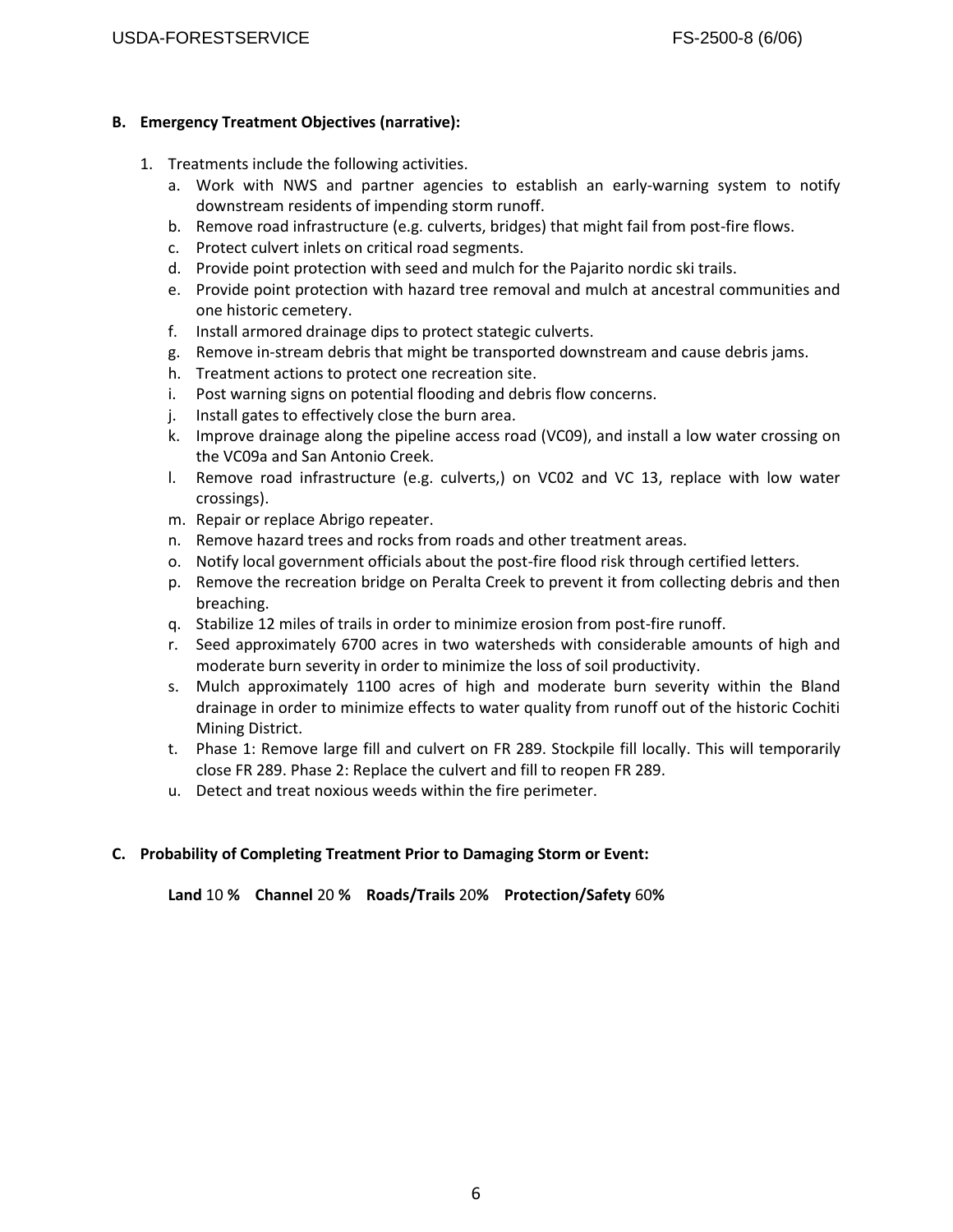#### **D. Probability of Treatment Success**

|                          | <b>Years after Treatment</b> |    |    |
|--------------------------|------------------------------|----|----|
|                          | 1                            | 3  | 5  |
| Land                     | 50                           | 90 | 90 |
|                          |                              |    |    |
| Channel                  | 60                           | 80 | 90 |
|                          |                              |    |    |
| <b>Roads/Trails</b>      | 60                           | 60 | 60 |
|                          |                              |    |    |
| <b>Protection/Safety</b> | 90                           | 95 | 95 |
|                          |                              |    |    |

#### **E. Cost of No-Action (Including Loss)**: to be determined

#### **F. Cost of Selected Alternative (Including Loss)**: to be determined

The economic analysis is still being conducted and will be submitted on a future 2500-8.

#### **G. Skills Represented on Burned-Area Survey Team:**

| [X] Hydrology  | [X] Soils     | [X] Geology       | [X] Range       |
|----------------|---------------|-------------------|-----------------|
| [] Forestry    | [X] Wildlife  | [] Fire Mgmt.     | [X] Engineering |
| [] Contracting | $[X]$ Ecology | [X] Botany        | [X] Archaeology |
| [X] Fisheries  | [] Research   | [] Landscape Arch | $[X]$ GIS       |

#### **BAER Assessment Team Members:** see Appendix B

**Team Leader**: Greg Kuyumjian, Okanogan-Wenatchee National Forest

**Email**: gkuyumjian@fs.fed.us **Phone**: (509) 664-9330 **FAX**:

#### **H. Treatment Narrative:**

- **1.** Remove an estimated 50 culverts from Level 1 and 2 Forest Roads to protect the roads from increased damage or loss as a result of increased flows. **Only fifteen of the 50 culverts were removed. These remain a maintenance problem and require maintenance and replacement due to plugging to prevent damage to infrastructure.**
- 2. Improve drainage on pipeline access road and remove one culvert above the pipeline and replace it with a low water crossing on the VCNP.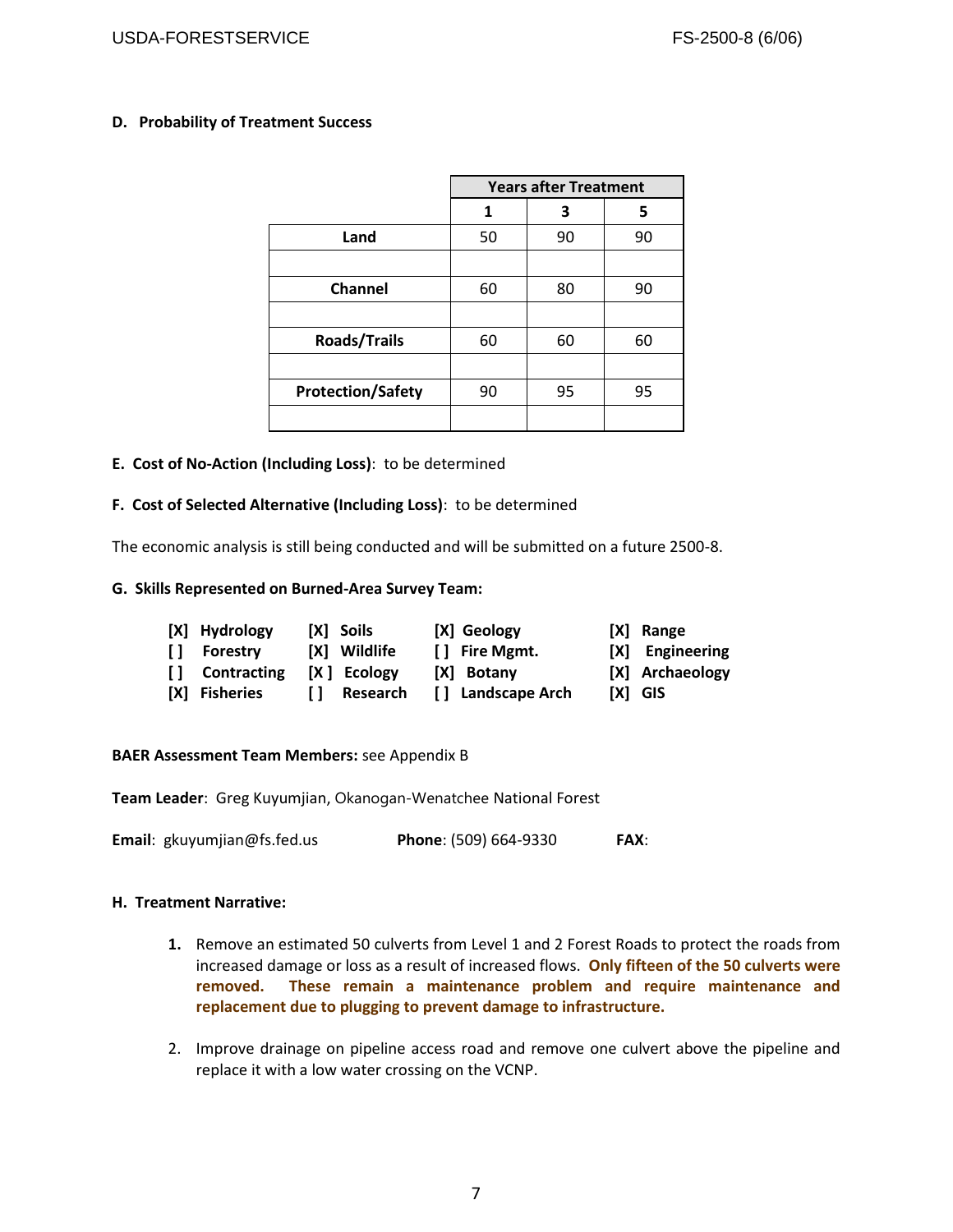- 3. Remove an estimated 3 culverts and replace with low water crossings from Level 1 and 2 VCNP Roads to protect the roads from increased damage or loss as a result of increased flows. **Low water crossings require maintenance due to continued sediment and debris flow during rain events.**
- 4. Install 12 (10 small and 2 large) trash racks to protect culvert inlets on Level 3 and 4 Forest Roads to protect the roads from increased damage or loss as a result of increased flows. **These trash racks requirement clean out and maintenance in order to continue to protect infrastructure.**
- 5. Install 10 armored drainage dips alongside existing culverts to protect stategic road segments.
- 6. Clear 25 miles of stream channels of large woody debris that could mobilize and create debris jams at culvert inlets.
- 7. Pump, sanitize, and lock one toilet at Las Conchas Picnic Recreation Area. This will ensure there will be no release of sewage if there is overland flow from nearby burned hillsides.
- 8. Purchase and install 230 signs to warn forest users about potential flood and debris flow danger.
- 9. Seed the Pajarito Nordic Ski Trails. Seed would be applied at a target rate of 25 Pure Live Seed (PLS) per square foot (18 lbs/acre x 20 acres = 360 lbs PLS). Proposed weed free seed mix is slender wheatgrass (40%), cereal barley (40%), and little blue stem (20%).
- 10. Mulch the Pajarito Nordic Ski Trails with certified weed free straw. Mulch would be applied at a rate of 1 ton per acre. This treatment is intended to provide point protection by providing immediate ground cover to high burn severity areas.
- **11.** Remove trees from 420 acres at ancestral communities (SFNF and VCNP) and one historic cemetery (SFNF). This treatment is intended to reduce the risk of wind thrown trees uprooting and damaging these sites. The interim #4 request is for an additional 300 acres to the previously approved 120 acres. The extra 300 acres would be 200 acres on the SFNF and 100 acres on the VCNP.
- 12. Mulch 120 acres of high burn severity areas with certified weed free straw at 5 ancestral communities (4 SFNF and 1 VCNP) and one historic cemetery (SFNF). Mulch would be applied at a rate of 1 ton per acre. This treatment is intended to provide point protection by providing immediate ground cover to high burn severity areas.
- 13. Install 7 gates (5 on SFNF and 2 on VCNP) in order to adequately close the burned perimeter. These gates will prevent Forest visitors from entering areas that are unsafe following the fire.
- 14. Repair or replace Abrigo repeater on VCNP. It is unknown at this time how much damage the Abrigo repeater sustained from the fire, but it is likely that full replacement will be needed.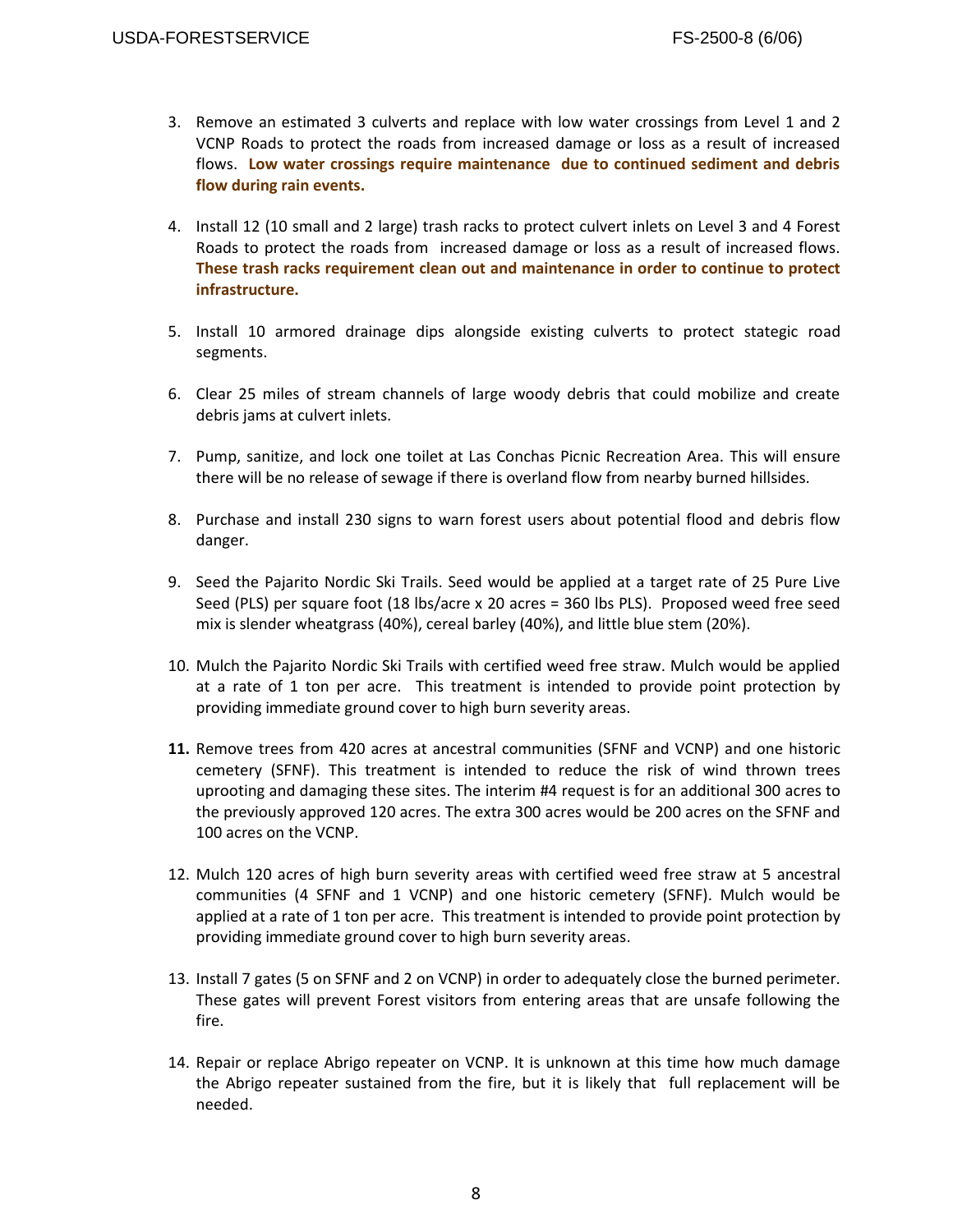- 15. Remove hazard trees and rocks from roads and other treatment areas. For the safety of those implementing treatments and employee safety, hazards need to be removed from the area.
- 16. Notify local government officials about the post-fire flood risk through certified letters. Letters would outline pre- and post-fire conditions and values at risk.
- 17. Remove the recreation bridge on Peralta Creek to prevent it from collecting debris and then breaching. The bridge will be removed and stored on high ground until it is deemed safe to reinstall it.
- 18. Stabilize 18 miles of trails in order to minimize erosion from post-fire runoff. Segments of trail that are out of the drainages would have waterbars installed in order to try to protect the trail tread from further erosion. The interim #5 request is for an additional 6 miles of trail work (waterbars/tread work) to the previously approved 12 miles.
- 19. Seed approximately 6700 acres in two watersheds with considerable amounts of high and moderate burn severity in order to minimize the loss of soil productivity. Using criteria; areas outside of Jemez Mountains Salamander, sensitive soils (those with highest modeled erosion rates), and soil productivity. Areas of Bland at Cochiti Pueblo and the Cochiti at Rio Grande watersheds were identified as candidates for seeding resulting from this filtering exercise.
- 20. Mulch approximately 1100 acres of high and moderate burn severity within the Bland drainage in order to reduce effects to water quality from runoff out of the historic Cochiti Mining District.
- 21. There is a culvert with a large fill (approximately 40') at the south end of FR289. Removal of this culvert is necessary to reduce the risk of fill failure. The first phase would consist of the fill and culvert being removed and stockpiled locally. The second phase would consist of replacing the fill and culvert when the risk of failure has been reduced.
- 22. There are known populations of noxious Canada thistle, Nodding plumeless thistle, Bull thistle, Oxeye daisy, and Siberian elm within the fire perimeter and it is expected they will have spread due to the fire. Treatment of these populations would include the detection and treatment before the anniversary date of the fire's containment.
- 23. Aerial seed two large cultural site complexes on two mesa tops within the Dome Wilderness (750 acres). If cover is not established within this monsoon season, the qualities that make these sites eligible for the National Register of Historic Places would be lost. Seed would be applied at a target rate of 25 Pure Live Seed (PLS) per square foot (18 lbs/acre x 20 acres = 360 lbs PLS). Proposed weed free seed mix is slender wheatgrass (40%), cereal barley (40%), and little blue stem (20%).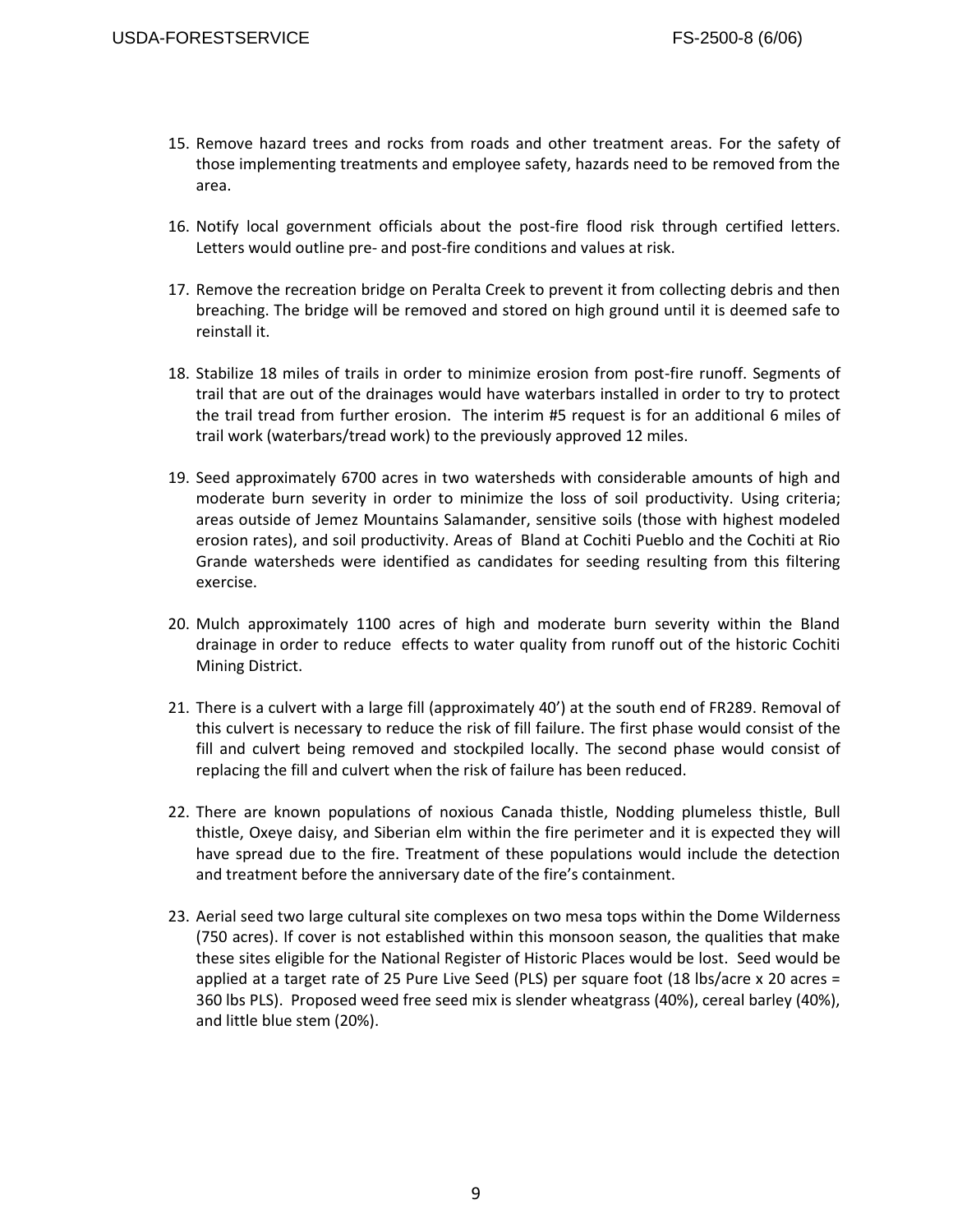# **I. Monitoring Narrative:**

**(Describe the monitoring needs, what treatments will be monitored, how they will be monitored, and when monitoring will occur. A detailed monitoring plan must be submitted as a separate document to the Regional BAER coordinator.)**

- **1.** Monitoring of land treatments (e.g. culvert removal, seeding/mulching) will be conducted after the first damage-inducing storm to determine the effectiveness of the treatments. **Monitoring is still needed as storm events continue to impact treatments and infrastructure.**
- **2.** Monitoring of point protection on ancestral pueblos and lithic landscapes will be conducted during implementation of treatments.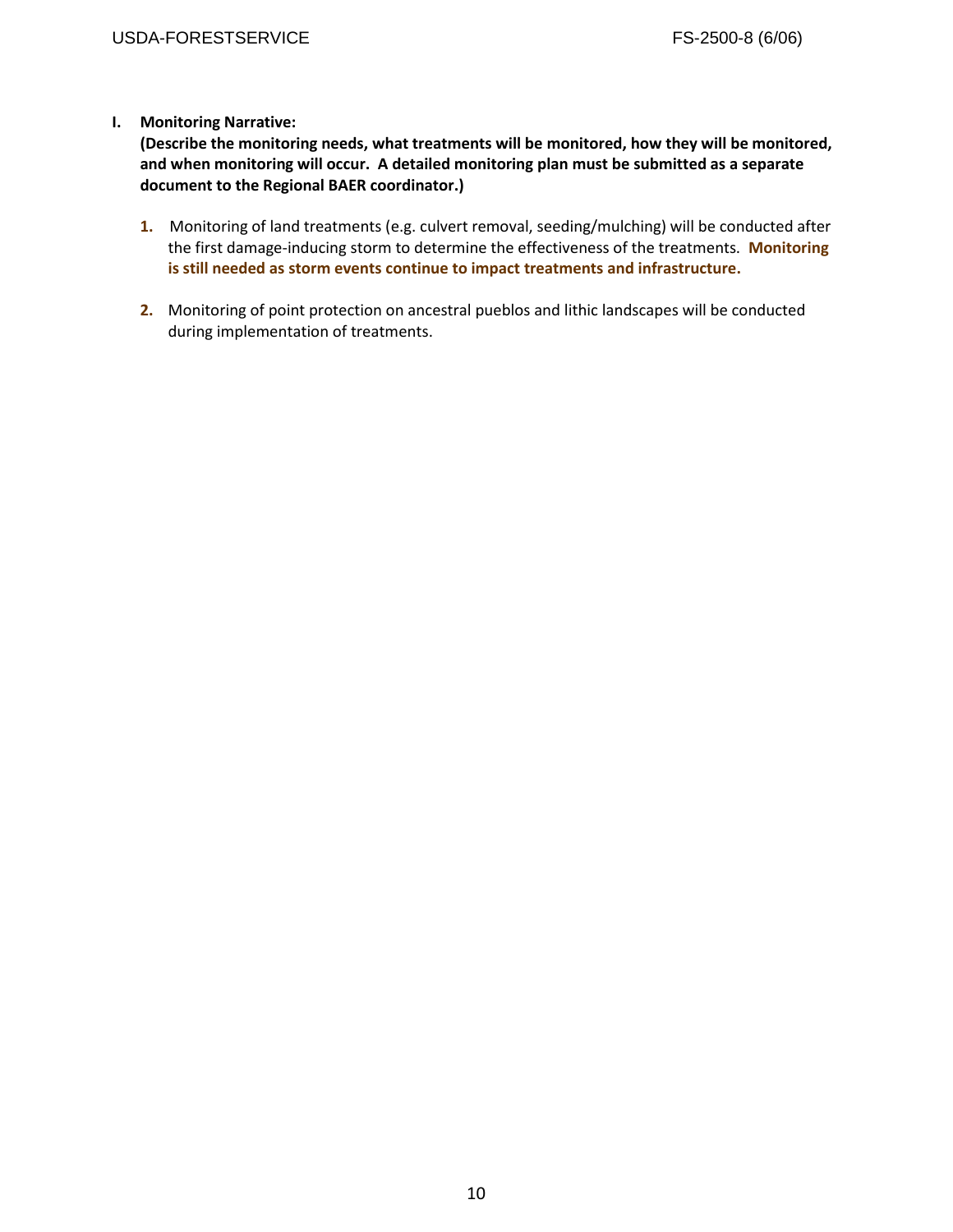# **Part VI – Emergency Stabilization Treatments and Source of Funds Interim #6**

Please see enclosed Excel spreadsheet for treatments and requested funding.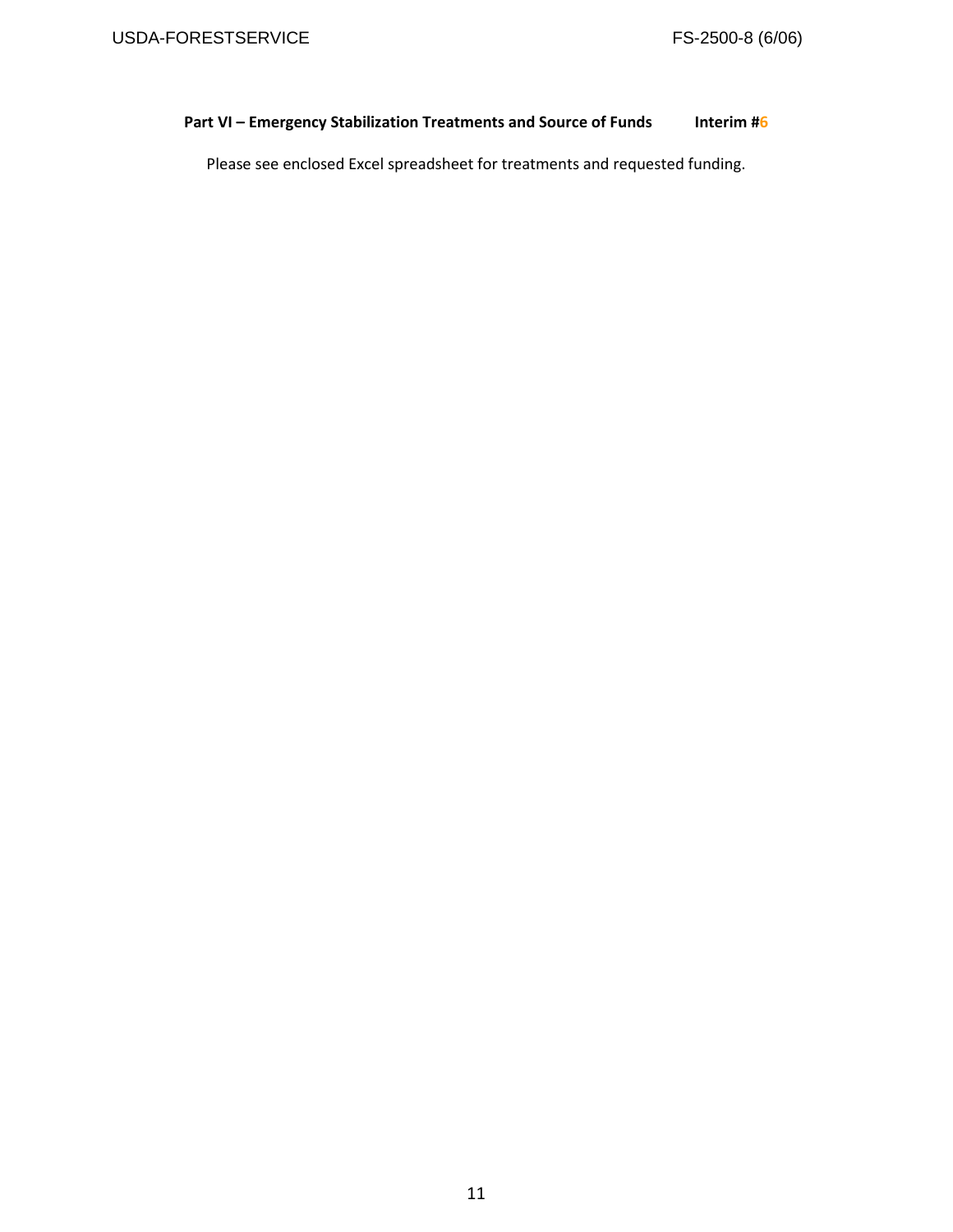# **PART VII - APPROVALS**

1. /s/ *Maria T. Garcia* \_11/19/2012 **Forest Supervisor** (signature) **Date** 

2. \_\_/s/ C.L. Newman, Jr. \_\_\_ \_December 18, 2012\_ Regional Forester (signature) and the control of the Date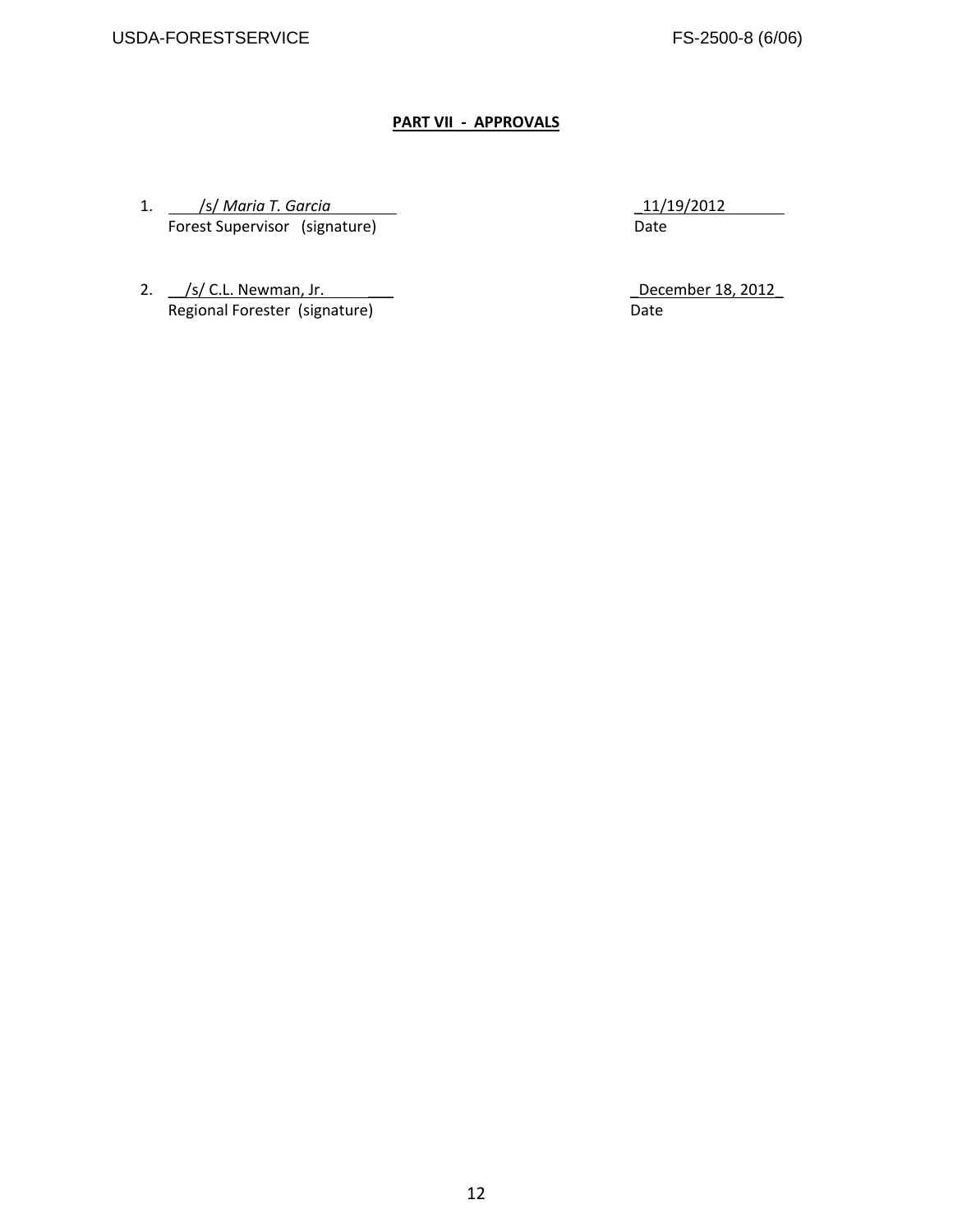# **Appendix A: Executive Summary for Resources and Threats**

The Las Conchas fire started on June 26, 2011. The fire is located on portions of the Espanola, Coyote, Jemez Districts of the Santa Fe National Forest, Bandelier National Monument, Los Alamos National Laboratory, Los Alamos County, Valles Caldera National Preserve, Jemez Pueblo, Santo Domingo Pueblo, Santa Clara Pueblo, and numerous private inholdings. The fire was situated in an area bounded by the Sierra De los Valles to the east, on the western side by the Pajarito Plateau, Polvadera Peak to the north and Cochiti on the south. As of July 16, 2011, the fire had burned more than 150,000 acres with large patches of high and moderate severity burns. The size and intensity of this fire has resulted in considerable threats to life and property, natural resources and created values at risk.

Currently there is an unacceptable risk, particularly in regards to life and property related to watershed response. Post-fire discharge calculations range between 280 and 3600 cfs. Within the burn perimeter, critical values at risk were identified in 6 of 33 watersheds. Values at risk were evaluated using a risk matrix. Bland and Cochiti drainages were found to have the greatest risks with calculated maximum runoff estimated at 1900 and 3200 cfs respectively. Bland Canyon contains a historic mining district that poses risk of debris jams at road crossings and contamination of flood waters. Cochiti Canyon contains state land and lease-holder facilities and assets such as the Dixon Apple Orchard.

Approximately 23% (28,470 acres) of the fire burned with high severity and 25% (39,910 acres) burned with moderate severity. Combined, the high and moderate severity accounted for 48% (68,380 acres) of the burned area. From a soils and watershed condition standpoint, these burned acres will account for a majority of the erosion and sedimentation in the burned area. In high burn severity areas soils may become water repellent (hydrophobic tendency) that impacts the potential runoff hazard and predicted sediment production of the burned area. Results of hydrophobicity tests from 30 sites throughout the burn area indicate highly variable soil conditions. Even though there may be somewhat limited fire induced hydrophobic tendency within the burn (30-40% of moderate and high burn severity with the aerial extent), watersheds will realize significant increased hydrologic response and loss of control of water. The soil hydrophobic tendency in areas of high and moderate burn severity may result in emergency conditions such as loss of control of water, particularly in drainages of Frijoles Canyon, Cochiti Canyon, Medio dia Canyon, Bland Canyon, Peralta Canyon and Santa Clara Canyon; accelerated soil erosion; potential flooding, sedimentation and debris flows and torrents onto private properties below areas of the burn; and loss of long-term site productivity.

Eight roads were identified that had potentially critical values at risk. Treatments to address threats to life and property were identified for these priority roads and include removal of hazard trees, culvert cleaning or removal, posting warning signs for flooding and falling rock hazards, installing gates, closing areas, and addressing road drainage issues.

As a result of the fire's severity and extent, little can be done to mitigate losses to wildlife and fisheries resources. Fire effects to the Mexican spotted owl (Federally listed) and Jemez Mountain Salamander (Federal candidate species) may result in the long term loss or reduced habitat suitability for both species.

Four populations of Rio Grande cutthroat trout (USFS Region 3 Sensitive Species and Federal candidate species) are within the burn area. Of these populations, one is a recreation population (Peralta Canyon), two are conservation populations (Medio Dia Canyon and Rio del Oso and tributaries), and one is a core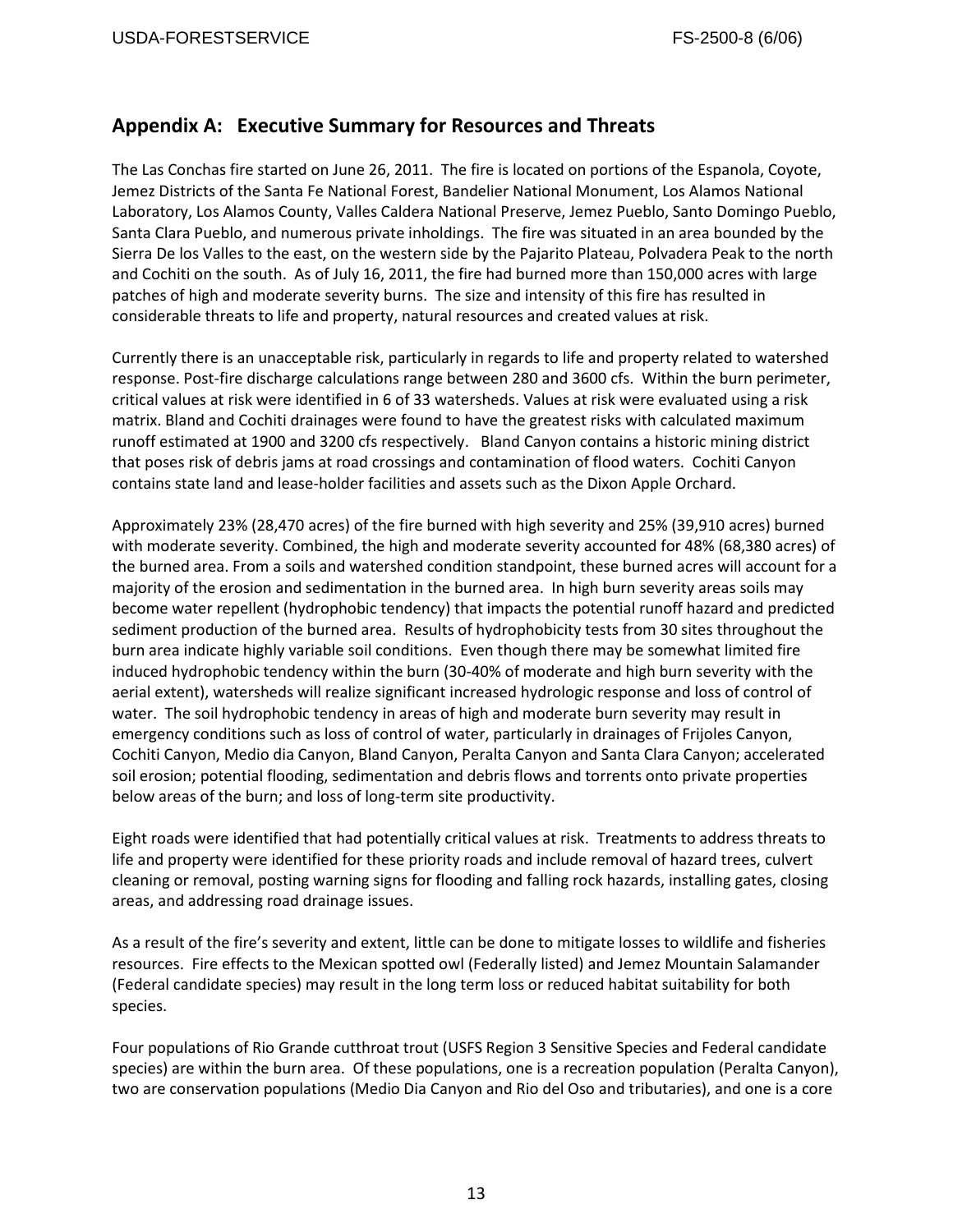population (Capulin Creek). Because of the size, severity, steepness of slopes, and proximity of the wildfire aquatic habitats and Rio Grande cutthroat trout are at a very high risk of impact. Impacts include changes in peak flows and deposition of ash and sediment which negatively alter fish and macroinvertebrate habitat and water quality. Fish deaths due to fire are also associated with ash flows, which can obstruct gill membranes and cause asphyxiation.

Cultural and archeological resources are abundant within the area burned by the Las Conchas fire. Values at risk include sensitive and irreplaceable Traditional Cultural Properties for the Pueblos of Jemez, Santa Domingo, Cochiti, San Ildefonso, Santa Clara, and Ohkay Owingeh; irreplaceable archeological sites of tremendous scientific and cultural significance; and historic sites of both Puebloan and non-Puebloan origin.

Recreation values at risk include the Dome Wilderness, East Fork of Jemez Wild and Scenic River, 100 miles of trail, developed recreation sites such as trailheads and picnic areas, Pajarito Nordic Ski Trail, and views along the State Road 4 Scenic Byway.

Changed environmental conditions resulting from the fire are conducive to non-native invasive plant species (NNIS) introduction and establishment, especially areas of high and moderate burn severity. NNIS can dramatically reduce biodiversity, alter ecosystem processes that provide surface water and benefits to other natural resources, reduce habitat and forage for native wildlife, increase soil erosion, and change the fire return interval. These alterations are not easily healed. Depending on the scale, duration, and frequency of the invasion, restoring the ecosystem to its original condition may not be technically or financially feasible.

Ten National Forest System grazing allotments and the Chicoma Wild Horse and Dome Wild Burro Territories are wholly or partially within the burned area. The area within each allotment that was affected by the Las Conchas fire and the degree of the burn severity was variable for each of the allotments. In addition, range structures such as fences and water developments may have been directly affected by the fire or are likely to be affected by post-fire run off events.

Treatments proposed to minimize values at risk include:

- Removing culverts and installing structures to protect culverts or road segments.
- Clearing stream channels.
- Addressing flooding issues associated with toilets at the Las Conchas Picnic Recreation Area.
- Install hazard warnning signs about potential flood and debris flow danger.
- Seeding and mulching around the Pajarito Nordic Ski Trails.  $\bullet$
- Protecting cultural sites with tree removal and mulching.  $\bullet$
- Installing gates to close the forest within the burn perimter.  $\bullet$
- Repairing or replacing the Abrigo repeater on VCNP.  $\bullet$
- Remove hazard trees and rocks from roads and other treatment areas.  $\bullet$
- Notifying local government officials about the post-fire flood risk through certified letters.  $\bullet$
- $\bullet$ Remove the recreation bridge on Peralta Creek.
- Stabilize recreation trails in order to minimize erosion from post-fire runoff.  $\bullet$
- Seeding in two watersheds with considerable amounts of high and moderate burn severity.
- Mulching in high and moderate burn severity within Bland Canyon.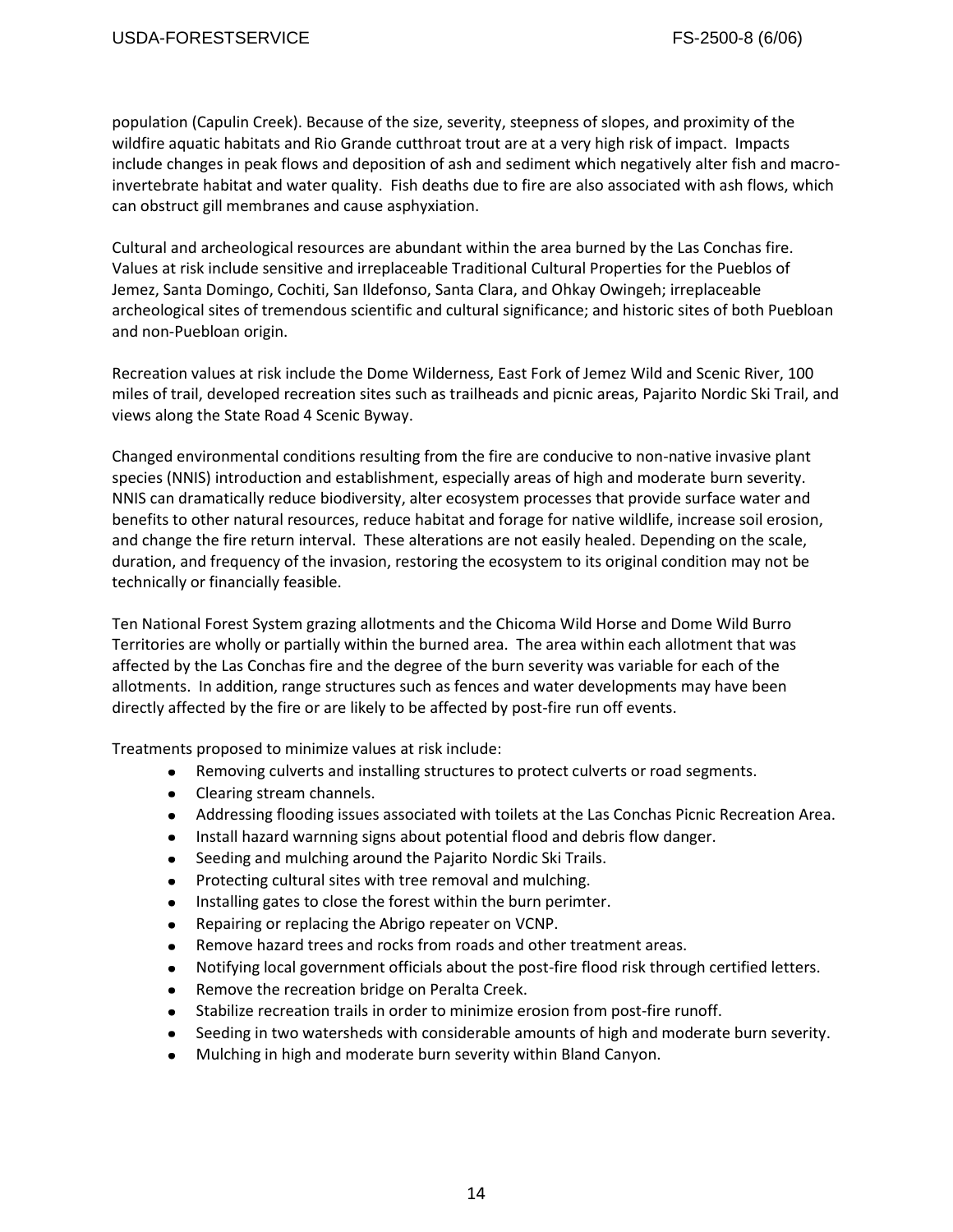# **Appendix B: South BAER Team Roster**

| <b>South BAER</b><br><b>Team Position</b> | <b>Name</b>           | <b>Title</b>                                                                                |
|-------------------------------------------|-----------------------|---------------------------------------------------------------------------------------------|
| Archeology                                | Anna Steffen          | Cultural Resources Coordinator, Valles Caldera National<br>Preserve                         |
| Infrastructure<br><b>LEAD</b>             | Anne Apodaca          | Acting Forest Recreation/Trails/Wilderness Program<br>Manager, Santa Fe National Forest, R3 |
| <b>NPS</b><br>Representative              | Barbara Judy          | Chief of Resources, Bandelier National Monument                                             |
| Ecology                                   | <b>Beth Gastineau</b> | Biological Technician - Fire Effects, Bandelier National<br>Monument                        |
| Vegetation                                | <b>Brian Jacobs</b>   | Vegetation Specialist, Bandelier National Monument                                          |
| <b>Agencies Liaison</b>                   | <b>Bruce Sims</b>     | Regional Hydrologist and BAER Coordinator, R1                                               |
| Wildlife, Fish,<br>Vegetation             |                       |                                                                                             |
| <b>LEAD</b>                               | <b>Chantel Cook</b>   | Fisheries Biologist, Santa Fe National Forest, R3                                           |
| Hydrology                                 | <b>Collin Haffey</b>  | Biological Science Technician, Bandelier National<br>Monument                               |
| Public<br>Information<br>Officer          | <b>Craig Martin</b>   | Open Space Specialist, Los Alamos County                                                    |
| <b>Tribal Liaison</b>                     | Daryl Martinez        | Southwest ESR Coordinator, National Interagency Fire<br>Center, Bureau of Indian Affairs    |
| Hydrology                                 | Eric Moser            | Hydrologist, TEAMS Enterprise Unit                                                          |
| <b>Team Lead</b><br>(Trainee)             | <b>Erica Nevins</b>   | Watershed Program Manger, Santa Fe National Forest,<br>R <sub>3</sub>                       |
| Archeology                                | <b>Heath Bailey</b>   | Archeological Technician, Bandelier National<br>Monument                                    |
| BAER Team<br><b>Planning LEAD</b>         | Jennifer Cramer       | Forest Planner, Santa Fe National Forest, R3                                                |
| Soils                                     | Jennifer Hill         | Forest Soil Scientist, Lincoln National Forest, R3                                          |
| <b>GIS LEAD</b>                           | John Hutchison        | GIS Specialist, Santa Fe National Forest, R3                                                |
| Forest<br>Representative                  | Julie Bain            | Environmental Coordinator, Santa Fe National Forest,<br>R <sub>3</sub>                      |
| GIS                                       | Kay Beeley            | Information Specialist, Bandelier National Monument                                         |
| Hydrology                                 | Kyle Wright           | Hydrologist, Sequoia National Forest, R5                                                    |